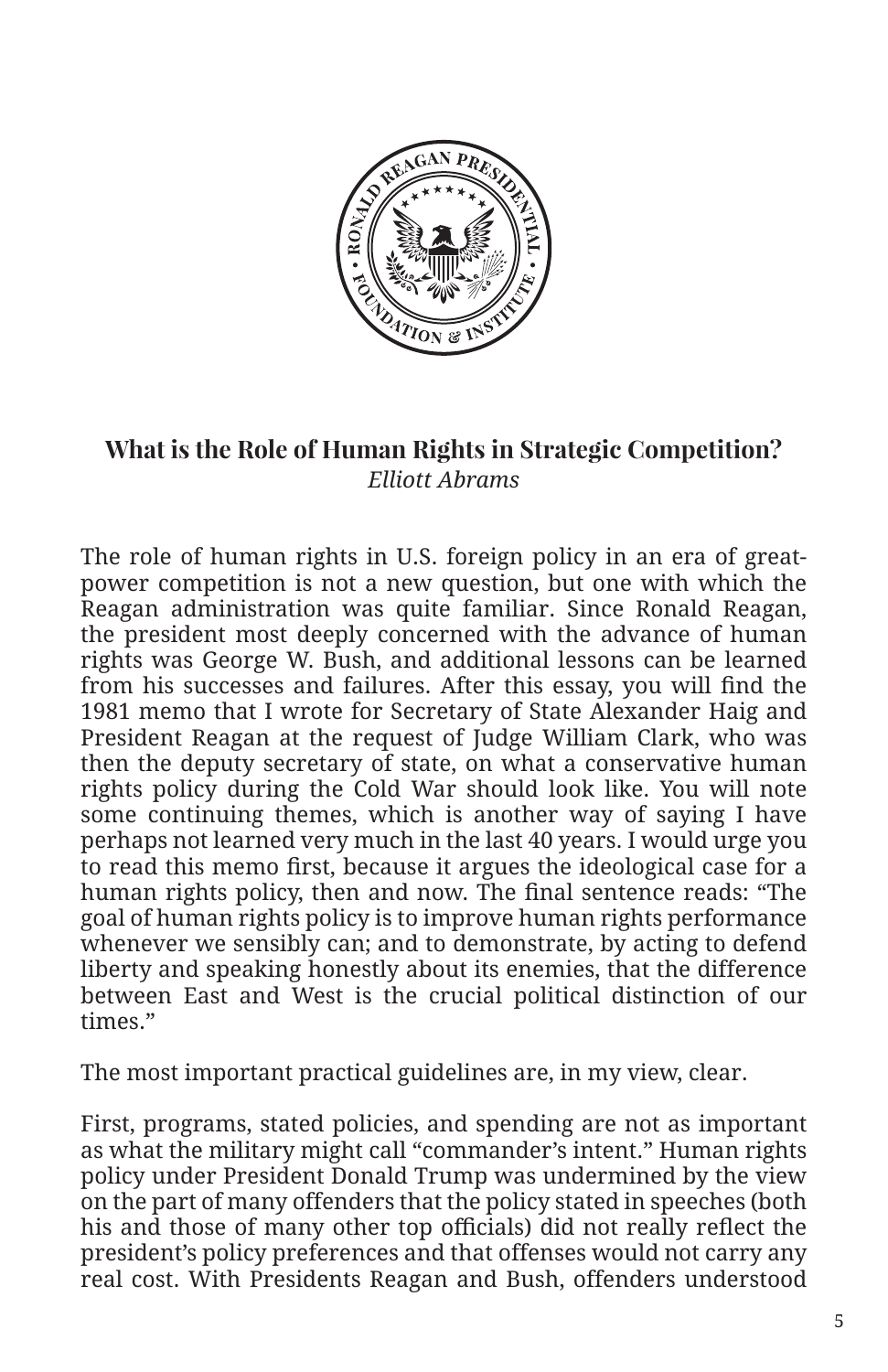that the human rights policies were genuine and that offenses would carry a cost in relations with the presidents personally and with the United States more generally.

President Reagan negotiated with the Soviets even as he denounced their system; or, better put, because he denounced their system, he had the ability to negotiate with them. No one was in any doubt about his principles or longer-term objectives. This lesson should certainly apply to Russia, China, and Iran today.

At the same time, we should avoid hypocrisy by criticizing only our opponents while treating the human rights abuses of our friends with silence. Then, we do not have a human rights policy but instead are simply weaponizing human rights as one tool among many to defeat opponents.

Second, the goal of the policy must be improvement in human rights practices rather than virtue signaling. There are several reasons for this. Dictators and other offenders are not stupid. They can tell when a policy is genuinely seeking a tangible improvement—for example, releases from prison, reopening newspapers, or ending torture—or when it is designed mostly to make the president and other U.S. politicians look good. Justice Oliver Wendell Holmes once said, "Even a dog knows the difference between being kicked and being stumbled over." So do dictators. They can distinguish between serious efforts meant to improve a situation we view as bad but fixable and unserious, unattainable goals that amount to utopianism or a poorly concealed search for regime change.

This distinction implies that we must choose our targets carefully, because asking a government to take actions that amount to suicide is not a serious human rights policy. Even in the Soviet case, where President Reagan clearly believed that history would produce regime change, he did not pursue it as the goal of his human rights policy. He negotiated over things like getting individuals out of confinement and sought agreements with the Soviets, such as the 1975 Helsinki Final Act that created the Organization for Security and Cooperation in Europe and included political, arms control, and human rights dimensions. In the Bush years, we approached the Saudi government about human rights with a similar approach. We did not press the Crown Prince who then ruled to hold free elections for a parliament or suggest that monarchy was an outmoded system. We looked for a door that was slightly open and found one: the abuses of the religious police. We argued that restrictions on worship for any people, including Christians, went against the crown prince's own belief in God and in the need all mankind has for worship. We knew that many Saudis agreed that the religious police were overstepping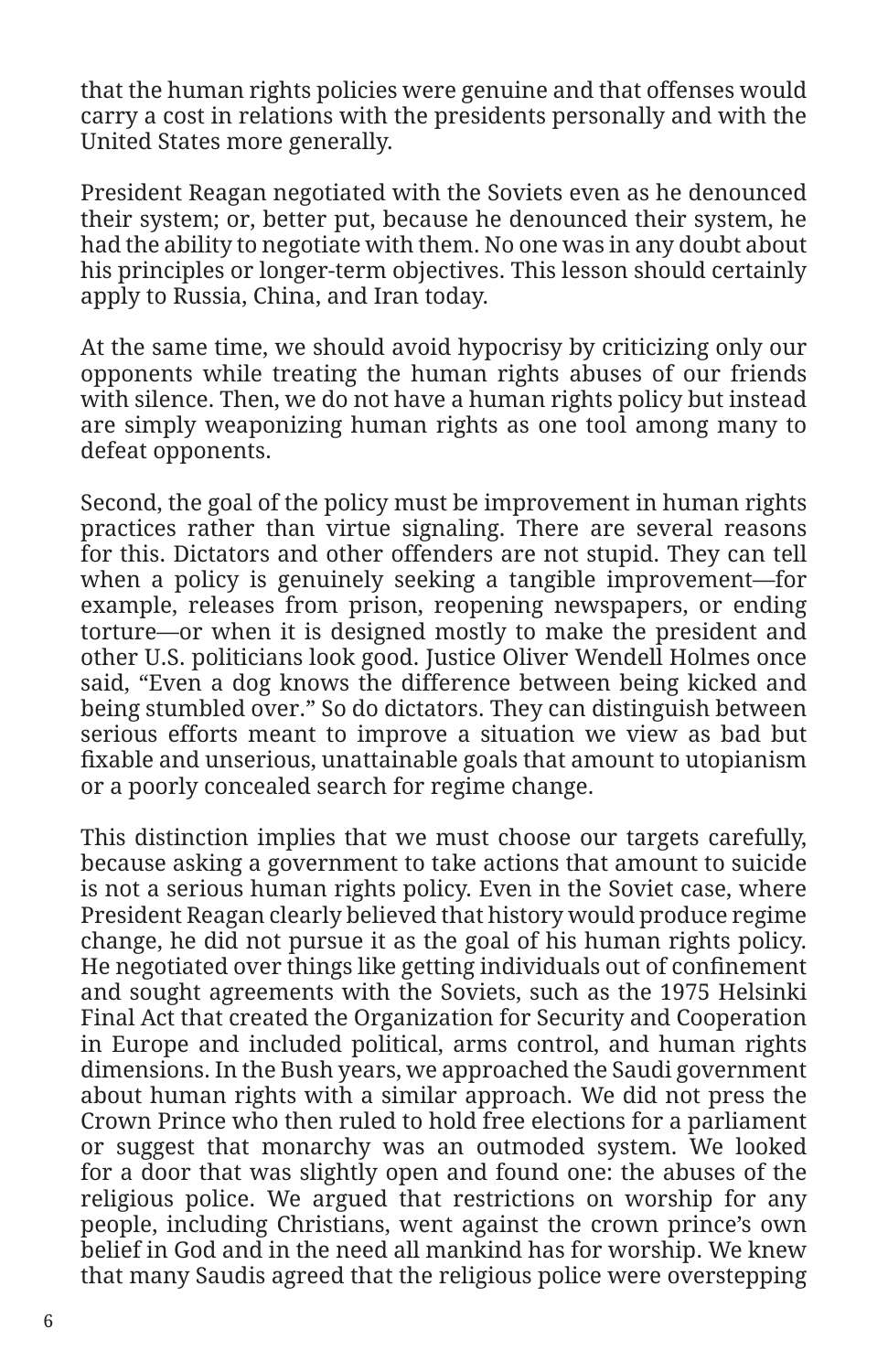and were abusive. Progress reining them in was made. Additionally, in the case of China, our ambassador during the Bush administration was able to get numerous dissidents freed. Again, we chose a realistic target.

In the case of Turkey in 1982, when the army ruled and there were many human rights abuses, we tried to reduce the use of torture. We worked with the military brass and told them we knew a lot of the abuse occurred in police stations. We told them this problem existed because the police were untrained. This approach was designed to appeal to the generals because it did not blame them, nor did it blame some kind of brutal national character. Instead, it confined the problem to the police and suggested ways forward that might put the United States and the Turkish army on the same side. Was this a perfect plan or a totally accurate description of the problem? No. But it was a realistic plan designed not to win applause but to make real progress.

This approach also means that speaking both publicly and privately must be weighed in every case and every country. Silence is obviously not a human rights policy, but sometimes the choice we will face is between effectiveness or publicity. In my earliest days as assistant secretary for human rights in 1982, I criticized our ambassador to Uruguay for silence when several democratic dissidents had been arrested. He called me and said, "I am talking to the army. I can get them out in a couple of days or weeks—but only if I shut up and negotiate. What do you want me to do? Do you want the speech or the objective?"

In the Reagan administration, we watched so-called human rights advocates on the left oppose the government of the Christian Democrat José Napoleón Duarte in El Salvador and back the FMLN—guerrillas backed by the USSR and Cuba. They wanted U.S. aid to Duarte stopped because the army was committing human rights abuses. Indeed, it was. Our policy was to reduce those abuses steadily while backing a democrat against Communist forces whose victory would have meant an end to any hope of human rights improvements. Our goal was not utopian; El Salvador was not and is not Costa Rica, much less the United States. But we hoped and worked for real improvements, and they came.

Third, we should always remember that China and Iran are not black boxes. Neither are they defined by the leadership of Xi Jinping and Ali Khamenei—nor even the Chinese Communist Party and the Revolutionary Guards. Vladimir Putin is not Russia. These are nations with populations, many of whom are on our side. That was one reason Presidents Reagan and Bush were optimists. What we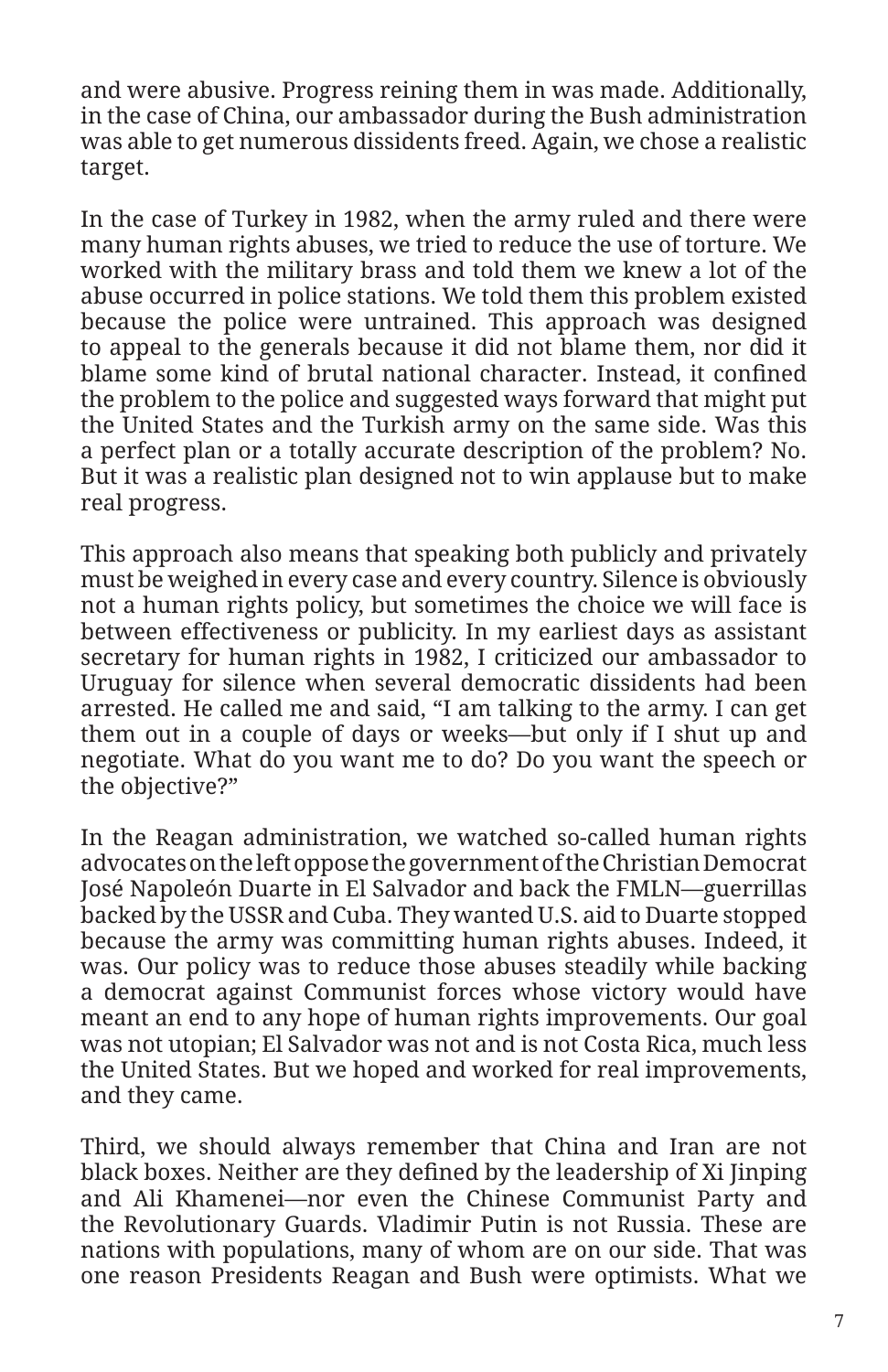were asking for was what many Russian and Chinese and Iranian citizens were also seeking; our demands were their demands, and we were supporting them, not imposing our own values. This remains true today with respect to all three countries. These countries have all signed the Universal Declaration of Human Rights, and many countries have signed and now violate the International Covenant on Civil and Political Rights (ICCPR) as well. So again, we must be clear that our role is not to impose our values and practices but to support citizens in those countries in their own quest for freedom.

This last point has implications that lead to the fourth guideline: We should remember to insist on *accepted universal* rights, not controversial rights we established in our own country yesterday morning. I remember a conversation with a spokesman for Hungary's Viktor Orbán on immigration and the EU. He said, "Look, we are a tiny country. We are ten million and we are shrinking. We have a history, language, and culture we want to preserve and it will be difficult. The number of immigrants we want is actually zero. Is this a crime?" Similarly, to insist on our version of abortion rights or same-sex marriage strikes me more as cultural imperialism than defending human rights. But as Condoleezza Rice used to say, no one, in any culture, wants to hear the knock of the secret police at midnight coming to drag you or your child or spouse or parent away. There are indeed some universal values we can defend, and we should not constantly seek to redefine and expand basic human rights. In my view, our best guideline is our own Constitution and the ICCPR. The latter lists the following substantive rights: physical integrity, meaning the right to life and freedom from torture and slavery; liberty and security of the person, meaning freedom from arbitrary arrest and detention and the right to court review of detention; due process, fair trials, and the presumption of innocence; political participation, including the right to vote; minority rights and equality before the law; and what we would call First Amendment rights, including freedom of assembly, religion, speech, thought, movement, and privacy.

The fifth guideline is that when we think about reflecting the demands of democratic dissidents and supporting them, that is exactly what we should do. We should support them, not pour money into fancy programs that pay for conferences and consultants or establish bureaucracies. People risk their freedom and their lives. If they are killed, who will help their families? If they are imprisoned, who will help their families, both while they are in prison and when they are freed and must reintegrate into society, politics, and family life? Sometimes people need money because they have lost their jobs. Sometimes a former prisoner or dissident, under awful threats and pressure, needs a few months outside to rest, regroup, and return to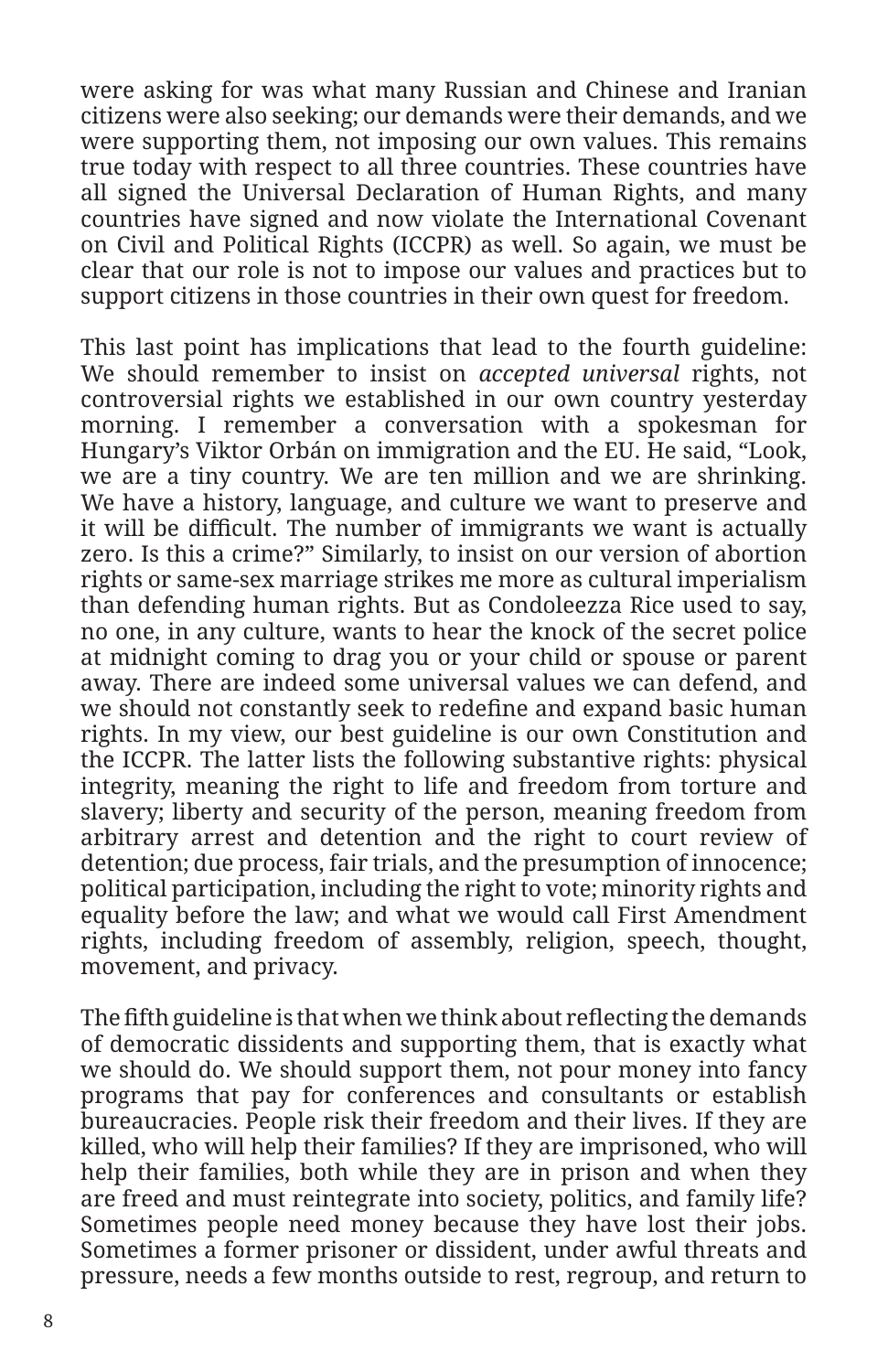normal life. In my view, this key strategy is something that we too often sell short. If you want to help dissidents, help the dissidents. Do not build an elaborate superstructure.

The sixth guideline is related to the idea of avoiding hypocrisy. That is, we should tell as much truth as we possibly can. When President Jimmy Carter visited Iran for New Year's Eve 1977, he toasted Shah Mohammad Reza Pahlavi's "great leadership," and said, "This is a great tribute to you, your majesty, and to your leadership and to the respect and the admiration and love which your people give to you." Now that is hypocrisy. In March 2009, Secretary of State Hillary Clinton said, "I really consider President and Mrs. Mubarak to be friends of my family." It ought to be possible to say things about human rights abusers that are true, such as his government is very helpful in many U.S. policy goals, seeks stability in a region where there is a high chance of war, or manages the Suez Canal with neutrality and efficiency. Why must we fawn? Contrast these examples with the way President Reagan treated Augusto Pinochet, with whom we maintained good relations while clearly signaling the time had come for him to allow a free election in Chile and relinquish power if he lost.

Finally, the seventh guideline is to seek multilateral support. It really is much better when a protest against or reaction to human rights abuses comes from twenty democracies not one or two. Speaking in concert with other democracies greatly diminishes the opportunity for the abusers to say this is merely American imposition of foreign values or simple lies from Washington.

These seven guidelines are derived from what I think were some successful past Republican human rights policies. Notably, they are only valuable in a particular context: that we think a U.S. human rights policy is itself a thing of value. In my view, the association of the United States with liberty is one of our greatest assets. A foreign policy of pure realpolitik will not in the long run sustain public support, nor would it utilize well this asset of the United States: the admiration for our open society and respect for law, justice, and human rights that still leads so many of the world's best and brightest to seek to become Americans.

Human rights are a part of our foreign policy because they are the reason our nation was created. We are now in a great competition with China. Why do Americans fear a Chinese victory, and why should the world? Not because we will not be as rich if they win. What can we say to rally other nations to our side? That we have more cars or make better cars? Neither may be true or matter much. Needless to say, nationalism matters, and that is why the Vietnamese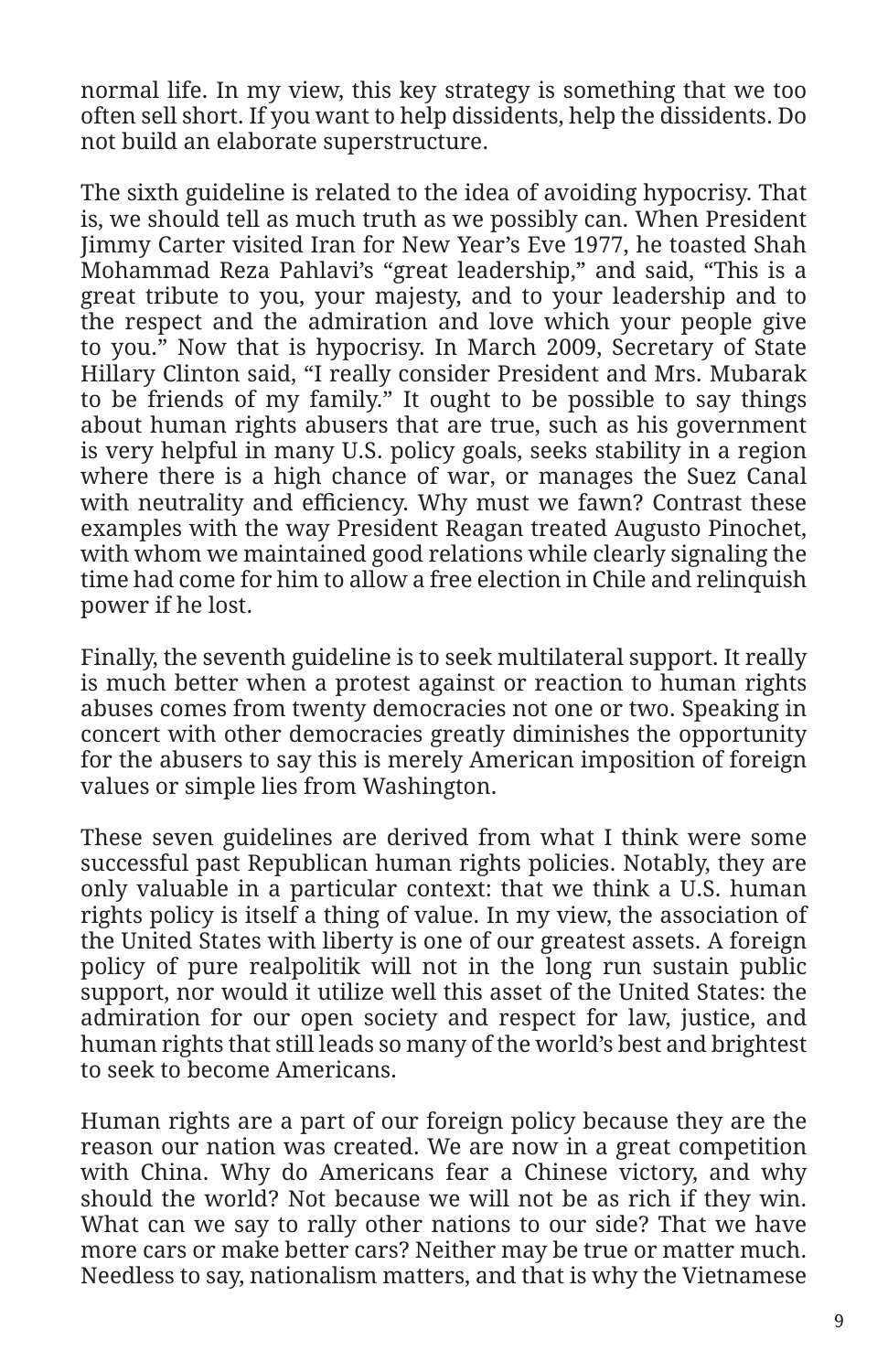regime, for example, fears Chinese domination, as does everyone else in Asia. Nonetheless, just as in the Cold War, the essential difference is whether human rights exist and are respected.

As we seek allies in our competition against China, Russia, and Iran, it is obvious that we will find some regimes on our side that are not democratic or that abuse human rights. How do we deal with them? With the skill that President Reagan showed, I hope, and perhaps with these seven guidelines in mind. Republicans should not favor utopian foreign policy. We should favor a policy that is both principled and practical, designed to advance human rights in the real world, respectful of our own political traditions, and reflective of the system of liberty under law that Americans enjoy and that so many brave people around the world are risking so much to achieve.

\* \* \*

Washington, October 26, 1981

### **SUBJECT: Reinvigoration of Human Rights Policy**

### **Overall Political Goals**

*Human rights is at the core of our foreign policy*, because it is central to America's conception of itself. This nation did not "develop." It was *created*, with specific political purposes in mind. It is true that as much as America invented "human rights," conceptions of liberty invented America. It follows that "human rights" isn't something we add on to our foreign policy, but is its very purpose: the defense and promotion of liberty in the world. This is *not* merely a rhetorical point: *We will never maintain wide public support for our foreign policy unless we can relate it to American ideals and to the defense of freedom*. Congressional belief that we have no consistent human rights policy threatens to disrupt important foreign policy initiatives, such as aid to El Salvador. In fact, human rights has been one of the main directions of domestic attack on the Administration's foreign policy.

#### **East-West Relations and the Battle for Western Opinion**

*"Americans don't fight and die for a second car or fancy refrigerator. They will fight for ideas, for the idea of freedom."* 

- Representative Millicent Fenwick

"Human Rights"—meaning political rights and civil liberties—gives us the best opportunity to convey what is ultimately at issue in our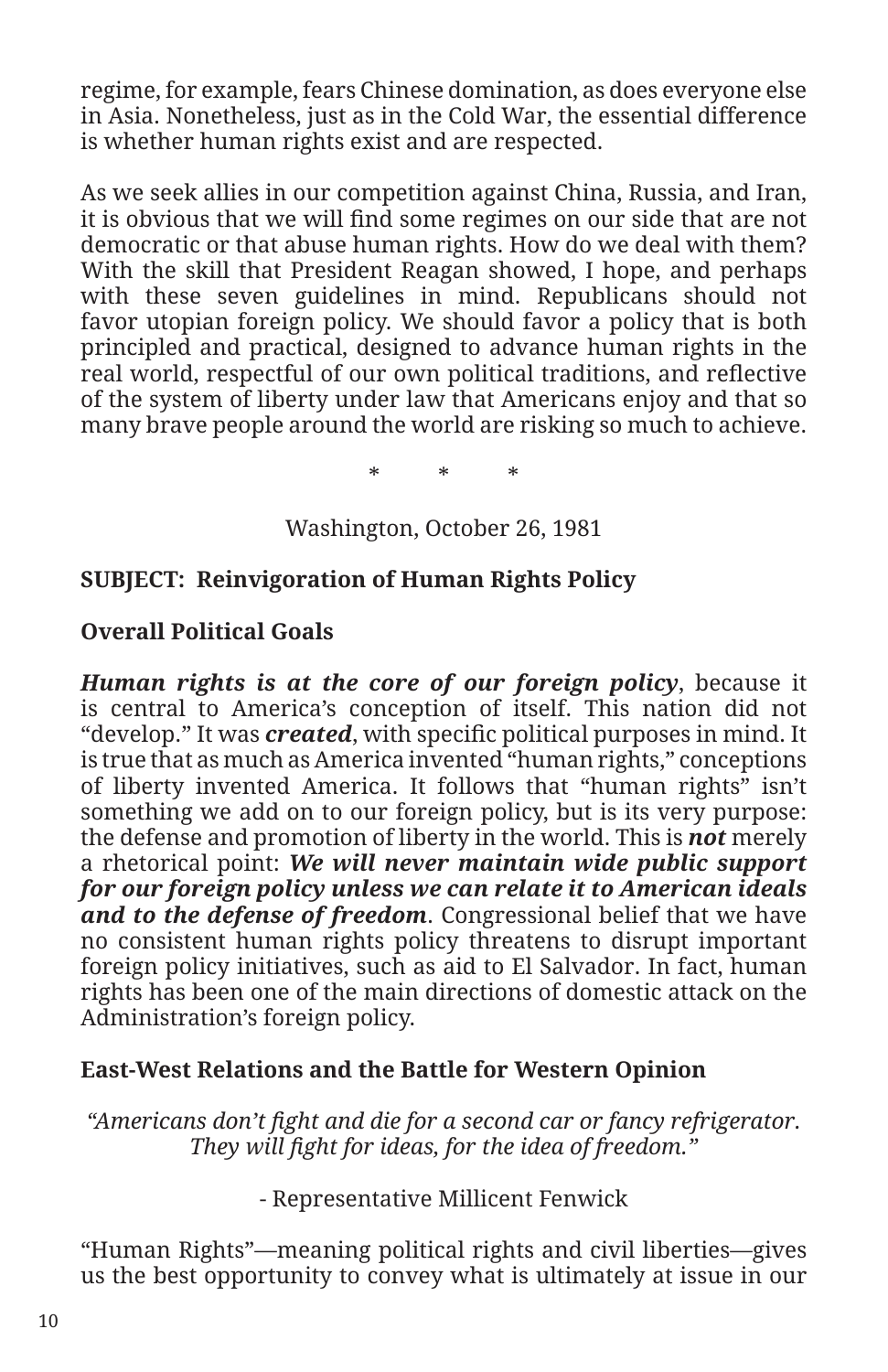contest with the Soviet bloc. The fundamental difference between us is not in economic or social policy, but in our attitudes toward freedom. *Our ability to resist the Soviets around the world depends in part on our ability to draw this distinction and persuade others of it.*

*Neutralism* in Europe or Japan, or a sagging of spirit here at home, results in part from fear of Soviet military might and fear that we do not or will not have the power to resist. But—particularly in the younger generation—its cause lies even more in *relativism*, in a refusal to acknowledge the distinctions between them and us. Why arm, and why fight, if the two superpowers are morally equal? *Our human rights policy is at the center of our response, and its audience is not only at home but in Western Europe and Japan, and among electorates elsewhere.* We must continue to draw that central distinction in international politics—between free nations and those that are not free. *To fail at this will ultimately mean failure in staving off movement toward neutralism in many parts of the West.* That is why a credible US policy in this area is so vitally important. Our new policy should convey a sense that US foreign policy as a whole is a positive force for freedom and decency in the long run.

## **Two-track Policy**

I recommend a two-track policy, positive as well as negative, to guide our rhetoric and our policy choices. On the *positive track we should take the offensive:*

—Expounding our beliefs and opposing the USSR in the UN, CSCE and other bodies;

—Hitting hard at abuses of freedom and decency by communist nations;

—Reinforcing international moral and legal standards whenever possible. (We can help by responding strongly to outrages against our citizens and diplomats and by undertaking a serious program against terrorism.)

—Restoring our reputation as a reliable partner for our friends, so as to maximize the influence of our quiet diplomacy.

On the *negative track, we must respond to serious abuses.* It is clear that human rights is not the largest element in bilateral relations. It must be balanced against US economic and security interests. It must take into account the pressures a regime is under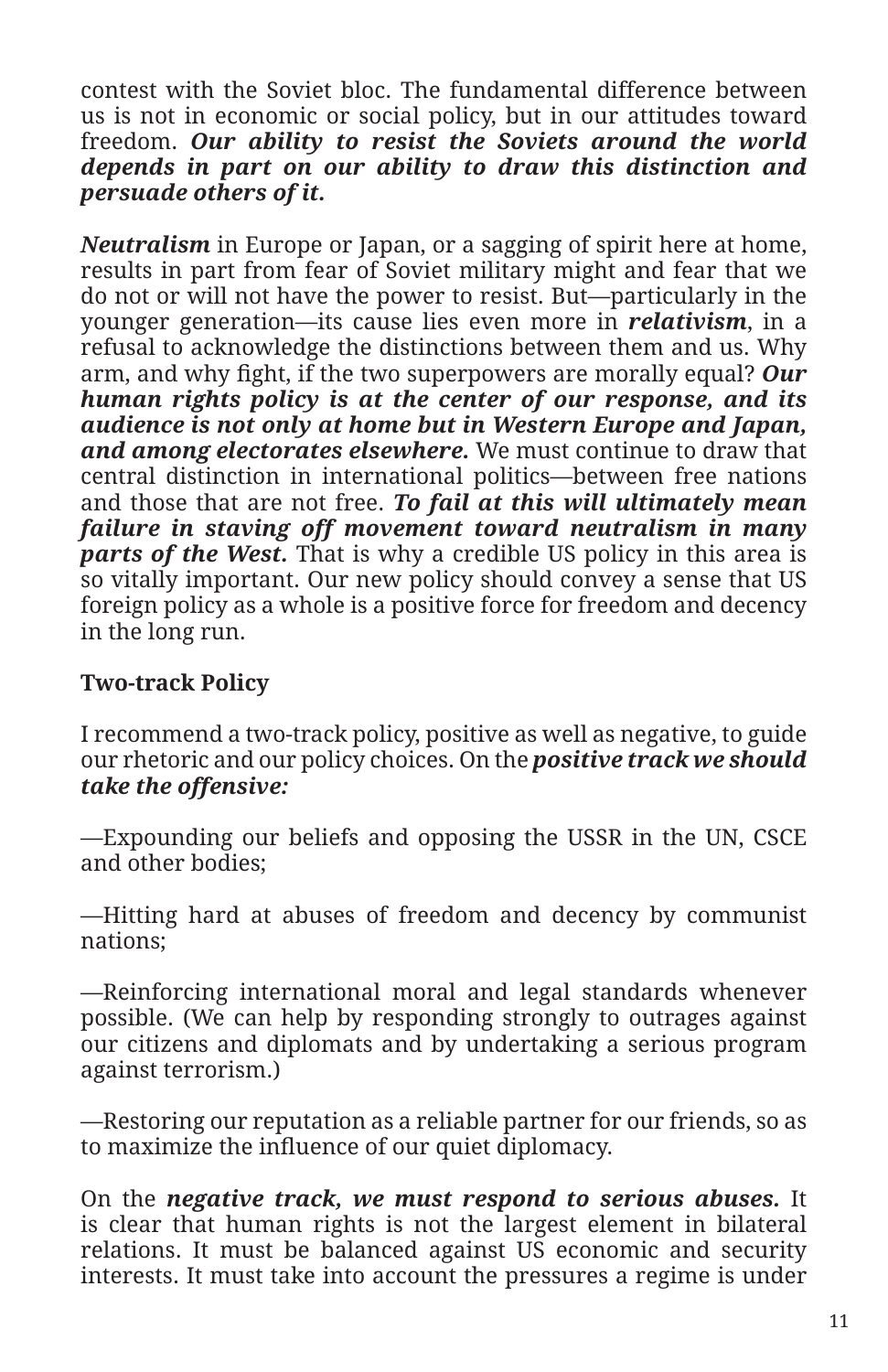and the nature of its enemies. We must be *honest* about this. We should not, if Pakistan or Argentina is abridging freedom, say it is not; we should instead say (if it is) that it is and that we regret it and oppose it. Then we can add that in the case in question, terrorism or revolution or US security interests, or whatever, are present and make a cutoff of aid or arms or relations a bad idea. We should note the words the Hippocratic oath addresses to would-be intervenors, "First do no harm." It does not help human rights to replace a bad regime with a worse one, or a corrupt dictator with a zealous Communist politburo.

*We have to be prepared to pay a price.* In most *specific cases* taken alone, the need for good bilateral relations will seem to outweigh our broad concerns for freedom and decency. Nevertheless, it is a major error to subordinate these considerations in each case—because *taken together* these decisions will destroy our policy. They will therefore feed the view that we don't care about violations of human rights and will undercut our efforts to sway public opinion at home and abroad. *If we act as if offenses against freedom don't matter in countries friendly to us, no one will take seriously our words about Communist violations*, and few abroad will take seriously our argument that our society (and our military effort) are dedicated to preserving freedom.

In practice this means that we must, in the Multilateral Development Banks, abstain or vote against friendly countries on human rights grounds if their conduct merits it, although we should also motivate further improvement by voting "yes" when there has been substantial progress. It also means that in highly controversial areas such as crime control equipment, we should not issue licenses in questionable cases. (While there will be exceptions, this is a political rather than a security issue: this equipment is readily available on the market and those who need it can get it, so that our decision will not hurt other nations' security but can powerfully undercut our human rights policy.)

## **Dealing With The Soviets**

*We must also be prepared to give human rights considerations serious weight in our dealings with the Soviet Union.* The Soviets are a special case, for they are the major threat to liberty in the world. Human rights must be central to our assault on them, if we are to rally Americans and foreigners to resist Soviet blandishments or fight Soviet aggression. But to be seen as serious we must raise human rights issues in our discussions with the Soviets. In forums such as the UN, we must address issues such as abuse of psychiatry and restrictions on emigration. With Soviet or Soviet-sponsored